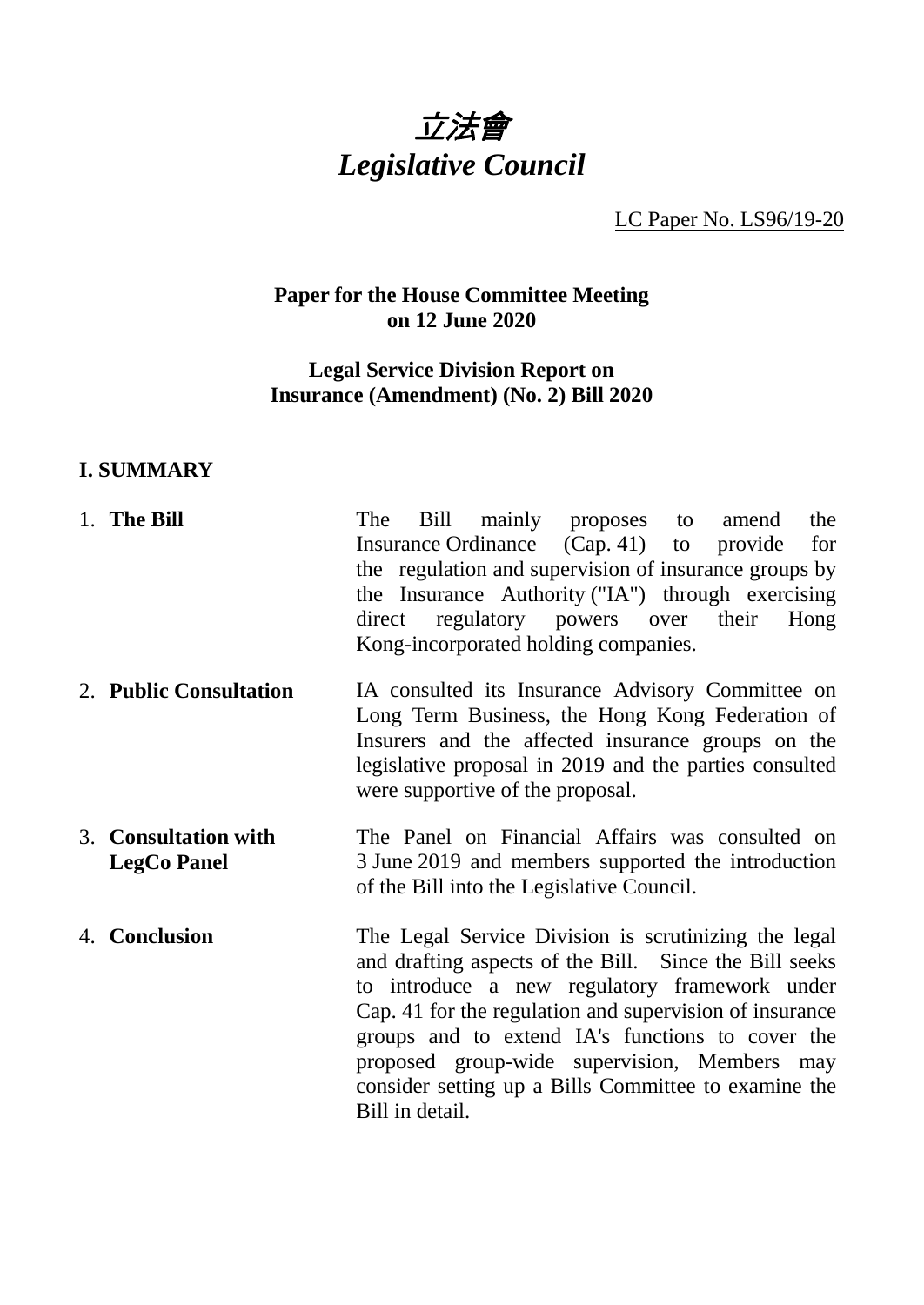### **II. REPORT**

The date of First Reading of the Bill is 10 June 2020. Members may refer to the Legislative Council ("LegCo") Brief (File Ref.: INS/2/3/2C) issued by the Financial Services and the Treasury Bureau on 18 March 2020 for further details.

### **Object of the Bill**

2. The Bill proposes to amend the Insurance Ordinance (Cap. 41) to provide for the regulation and supervision of insurance groups by the Insurance Authority ("IA") through exercising direct regulatory powers over their Hong Kong-incorporated holding companies; and to provide for related matters.

## **Background**

3. Under Cap. 41, IA is established with the principal function to regulate and supervise the insurance industry (section 4A). In respect of insurers which carry on insurance business in or from Hong Kong (i.e. authorized insurers), IA has various regulatory powers including powers to approve the appointment of a controller, a director and a key person, and powers to intervene, inspect and investigate (e.g. under Parts II, V and VA of Cap. 41). Currently, IA's powers may be exercised to regulate authorized insurers as single entities but not directly their holding company if the authorized insurer is a subsidiary company within a group of two or more insurance companies ("insurance group") even though the holding company is incorporated in Hong Kong.

4. According to paragraphs 6 and 7 of the LegCo Brief, other jurisdictions including the United Kingdom, Australia, Bermuda and Singapore have put in place group-wide supervisory regimes where the insurance regulators have direct regulatory powers over the holding companies of the insurers they regulate. The International Monetary Fund, in the 2013-2014 Financial Sector Assessment Program, recommended that Hong Kong should formulate and implement a clear and comprehensive regulatory regime for insurance groups under Cap. 41 to align with the international standards and practices of insurance regulation.

### **Provisions of the Bill**

5. The Bill mainly proposes to add to Cap. 41 a new Part XIA (which comprises proposed new sections 95A to 95ZZW in 10 Divisions) to provide a new framework for the regulation and supervision of insurance groups. The Bill also makes certain consequential and related amendments. Main provisions of the Bill are summarized in the following paragraphs.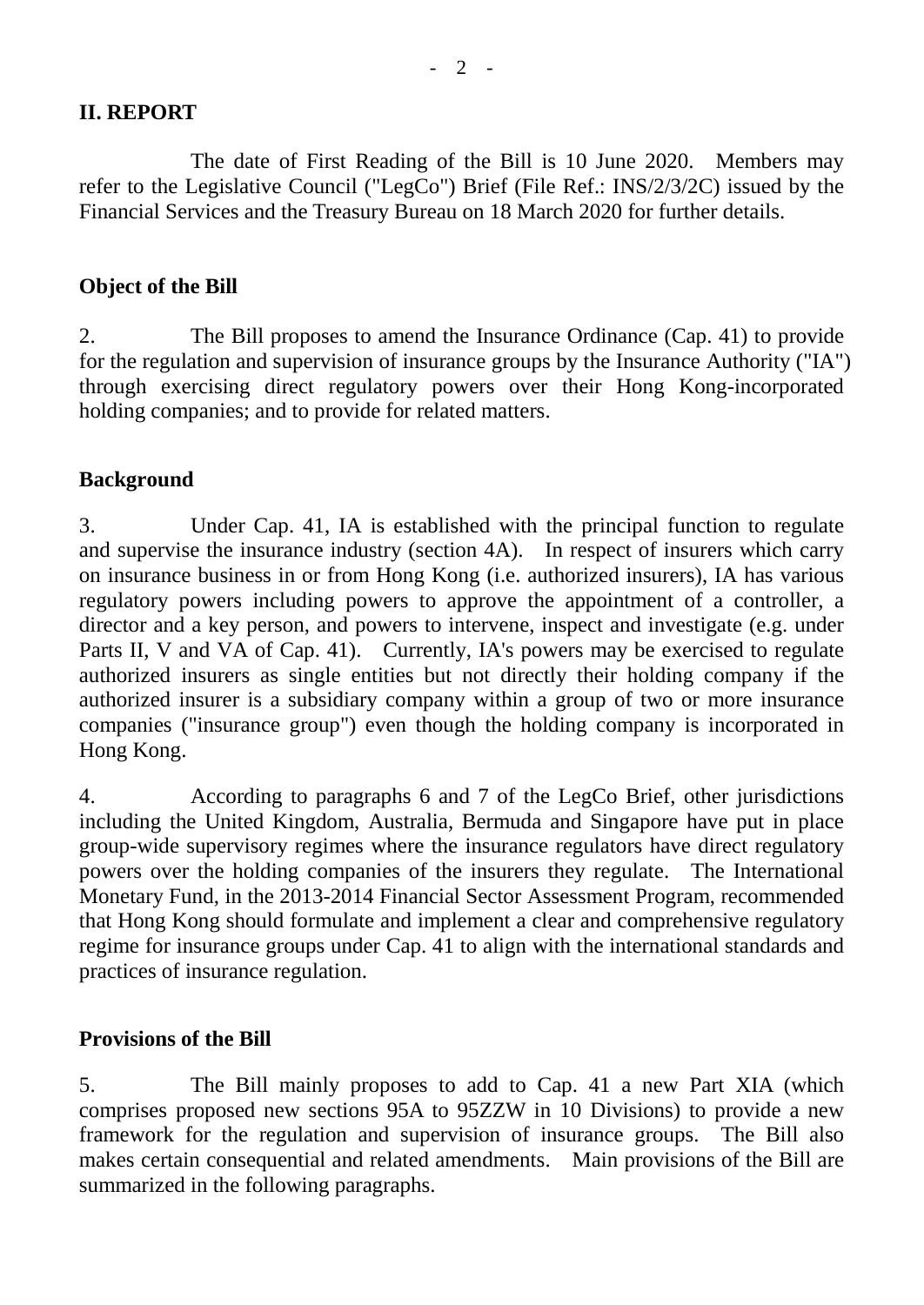#### Regulation and supervision of insurance groups

# *IA's functions relating to insurance groups (proposed new section 95B)*

6. The Bill seeks to confer on IA certain new functions in relation to the regulation and supervision of insurance groups. These new functions would include: (a) liaising and co-operating with other authorities outside Hong Kong performing the supervisory functions over insurance groups or their members ("involved supervisors") in the determination of the group supervisors of insurance groups, and (b) regulating and supervising insurance groups of which IA is appointed as the group supervisor (proposed section 95B). The group supervisor in an insurance group (as defined in the proposed section 95A(1)) would mean the body responsible for promoting effective and co-ordinated supervision of the group in accordance with principles adopted by the International Association of Insurance Supervisors ("IAIS").

# *Designation of insurance holding companies (proposed new sections 95C to 95E)*

7. The Bill seeks to exercise direct regulatory powers on Hong Kong-incorporated insurance holding companies by introducing a framework for designation of insurance holding companies. Under the proposed section 95C, IA may, by notice published in the Gazette, designate a Hong Kong-incorporated insurance holding company of an authorized insurer that belongs to an insurance group as a "designated insurance holding company" ("DIHC") if (a) IA is appointed as the group supervisor of the insurance group in accordance with IAIS principles; and (b) IA considers it appropriate for the company to be so designated. In deciding whether to make a designation, IA may take into account matters including the number of jurisdictions outside Hong Kong in or from which the insurance business of the group is carried on, the size of the insurance and other businesses of the group, and any relevant criteria promulgated by IAIS and any other international standards setting body.

## *Determination of the scope of the insurance group subject to IA's supervision (proposed new sections 95C to 95E)*

8. Upon a designation of DIHC, IA would determine which members of an insurance group would be subject to the supervision by IA ("supervised group") (proposed section 95D). The supervised group would by default consist of members including the DIHC, all its subsidiaries, and any other entities that are, according to applicable accounting standards, treated as members of the insurance group to which the DIHC belongs. IA might include in or exclude from the supervised group any entity by reason of the presence/absence of any close link (whether financial, contractual or operational) to the DIHC or other members of the supervised group.

### *General duties of DIHCs (proposed new sections 95F to 95H)*

9. Under the Bill, general duties of DIHCs would include:

(a) payment of a designation fee upon designation and fees payable at prescribed intervals (proposed section 95F); and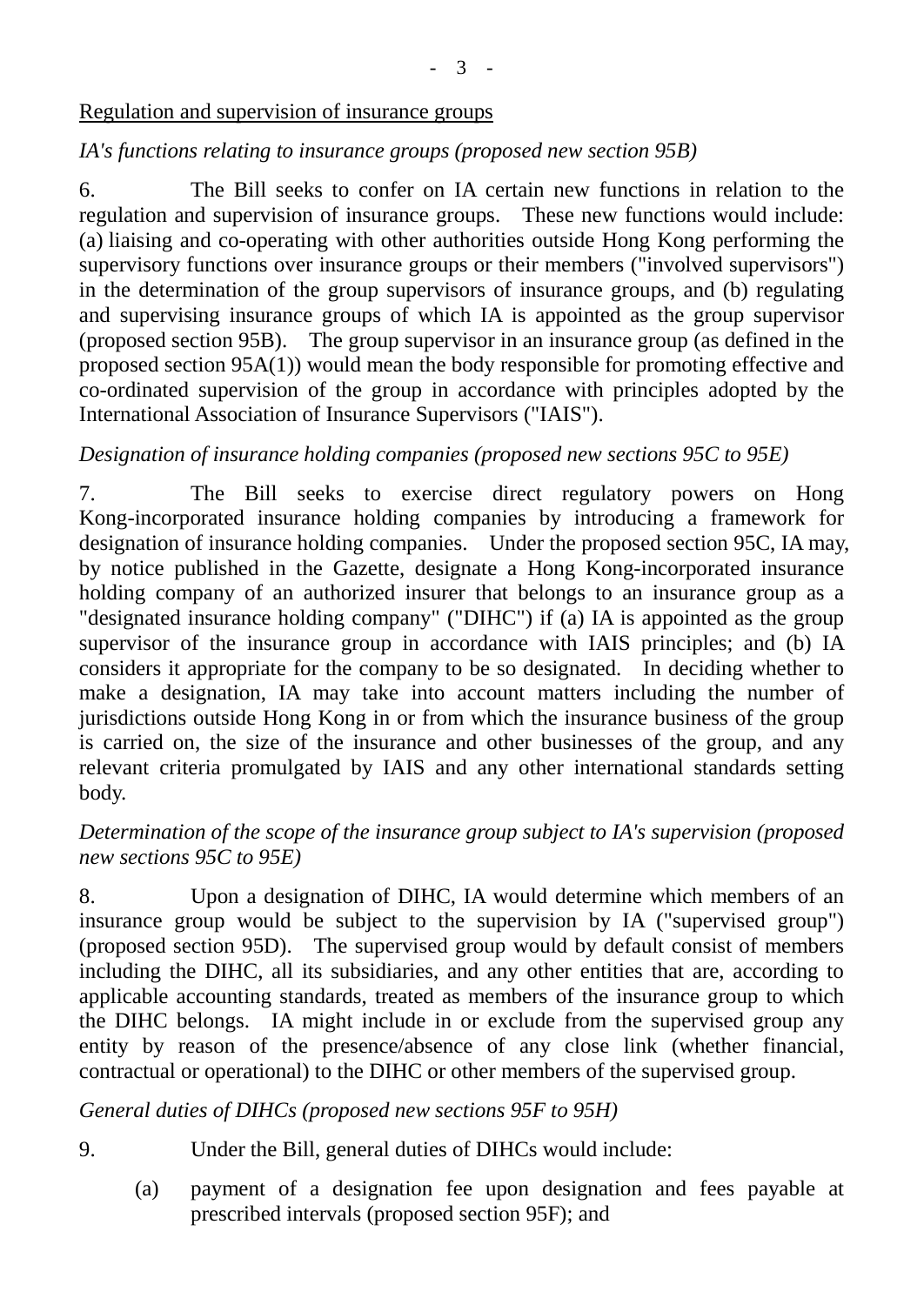(b) maintaining with its holding company (if any) any arrangements as specified by IA so as to ensure DIHC's compliance with the proposed new Part XIA, or any notice or requirement given or imposed under this Part (proposed section 95H).

*Restrictions on shareholder controller and other key officers of DIHCs (proposed new sections 95I to 95ZD)*

10. Under the Bill, prior approval must be obtained from IA before a person may become a shareholder controller of a DIHC (i.e. a person who, alone or with an associate or through a nominee, is entitled to exercise or control the exercise of 15% or more of the voting power at any general meeting) or be appointed as the chief executive, director, and key person in control functions ("specified officers") of a DIHC. IA may impose conditions upon the approval and may revoke an approval if it appears to IA that the person is not or is no longer fit and proper to be a shareholder controller or specified officer.

# *Requirements on financial matters of supervised groups (proposed new sections 95ZE to 95ZM)*

11. A DIHC would be required to report to IA on the financial position and performance of its supervised group through information consolidated by a financial reporting member for the group. For this purpose, DIHC must ensure that an auditor is appointed and notify IA of any changes in the auditor (proposed sections 95ZF and 95ZG); and must submit the financial statements of the financial reporting member and the auditor's reports on the statements (proposed section 95ZH).

12. In relation to the capital of its supervised group, a DIHC would be required to comply with the relevant requirements to be prescribed by IA and related reporting and disclosure requirements (proposed section 95ZI).

13. In addition, a DIHC must not make or allow any member of the supervised group to make any major acquisition that is material to the group unless with IA's prior approval or the acquisition has been assessed through an assessment framework (which would be established within the group and approved by IA) as being non-material to the group (proposed sections 95ZJ to 95ZM).

*IA's intervention and investigation powers (proposed new sections 95ZN to 95ZZW)*

- 14. The Bill proposes to empower IA to require DIHCs to:
	- (a) provide information or produce documents about any matter that relates to a supervised group member (proposed section 95ZO);
	- (b) provide a report on any matter relating to a supervised group member, or assist in the preparation of such reports by persons appointed by IA (proposed section 95ZP);
	- (c) ensure the compliance by its supervised group members (including DIHC) with any restrictions on the transfer of assets (proposed section 95ZQ); and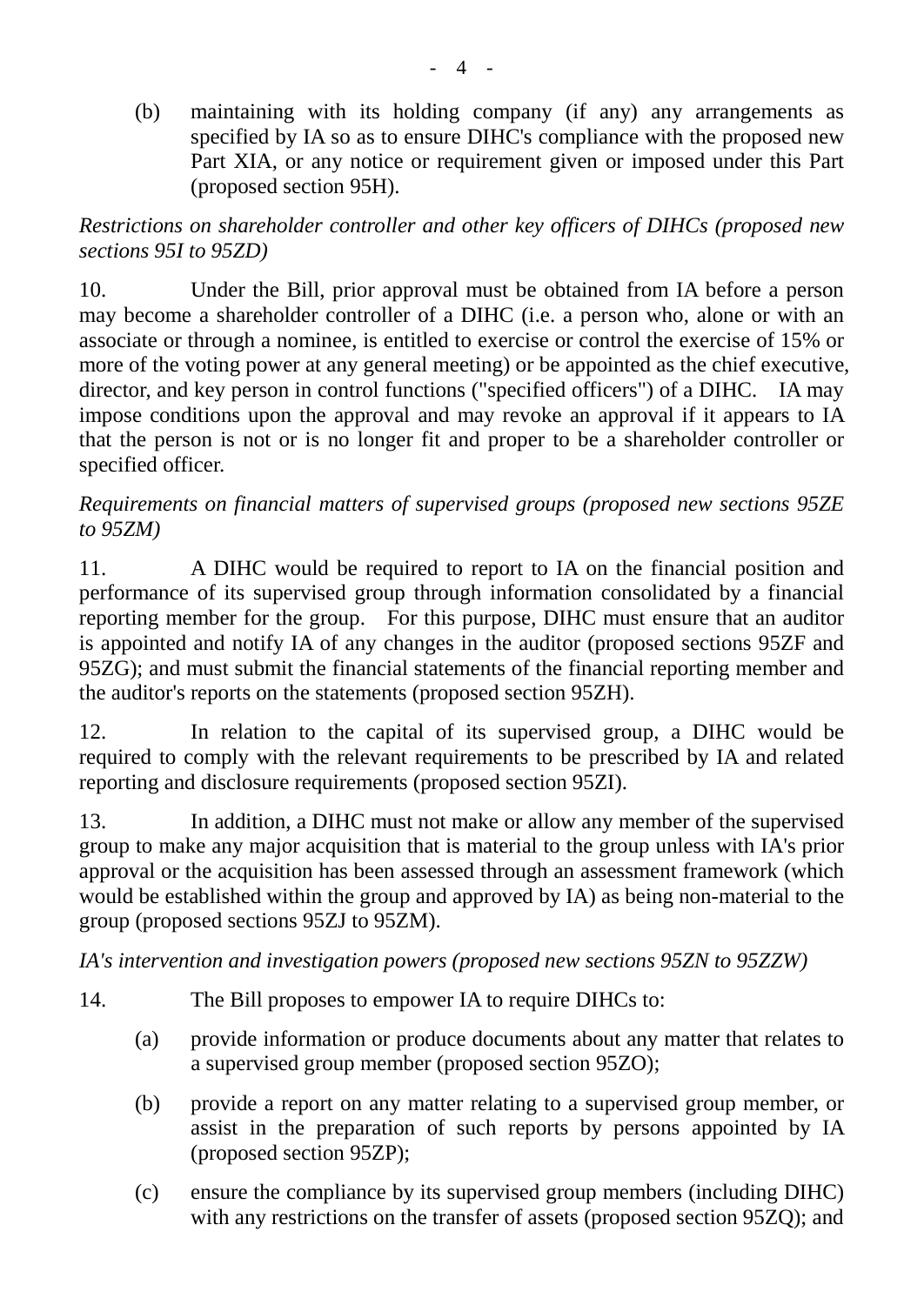(d) take any action in relation to the affairs, business or property of its supervised group as IA considers appropriate (proposed section 95ZR).

15. Also, IA might give directions to appoint a supervisory manager to manage the affairs, business and property of a DIHC (proposed section 95ZT). IA might present a petition for the winding-up of a DIHC and be heard in such a petition presented by others (proposed section 95ZZB).

16. IA would be conferred with the powers to conduct inspection and investigations for ascertaining whether a DIHC complies with the requirements imposed under the proposed new Part XIA and to take disciplinary actions against a DIHC (proposed sections 95ZZE and 95ZZG).

# *Appeals against IA's regulatory and disciplinary decisions relating to DIHC*

17. The existing Schedule 9 to Cap. 41 sets out certain regulatory and disciplinary decisions made by IA relating to authorized insurers and insurance intermediaries as "specified decisions" which are subject to review by the Insurance Appeals Tribunal ("the Tribunal") (Parts 1 and 2 of Schedule 9). The Bill proposes to add a new Part 3 to Schedule 9 setting out specified decisions made by IA in relation to DIHCs (clause 22) so that such regulatory and disciplinary decisions would be subject to review by the Tribunal which may confirm, vary or set aside any such decisions or remit the matter to IA with appropriate directions under the existing section 101(1) of Cap. 41.

### *Proposed criminal sanctions*

18. The Bill also proposes to create various offences for failure to comply with the requirements imposed by IA under the proposed new Part XIA. The proposed maximum penalties would range from a fine at level 4 (i.e. \$25,000) to a fine of \$1,000,000 and imprisonment for six months to seven years.

#### Related amendments

19. The Bill proposes to make related amendments to Cap. 41 including:

- (a) adding new definitions (e.g. "supervised group" and "shareholder controller") and revising certain existing definitions (e.g. "director" and "key person in control functions") to extend their application to DIHCs (clause 3);
- (b) amending the existing provisions in relation to secrecy, disclosure of information and communications by prescribed persons (i.e. auditors, accountants and actuaries) with IA so that such provisions would also apply to DIHCs and their supervised groups (clauses 8 to 10);
- (c) adding the proposed new section 53G to require auditors/accountants to report to IA directly on any matter adversely affecting the financial condition of a supervised group or any evidence of any non-compliance with any requirement by the supervised group (clause 11); and